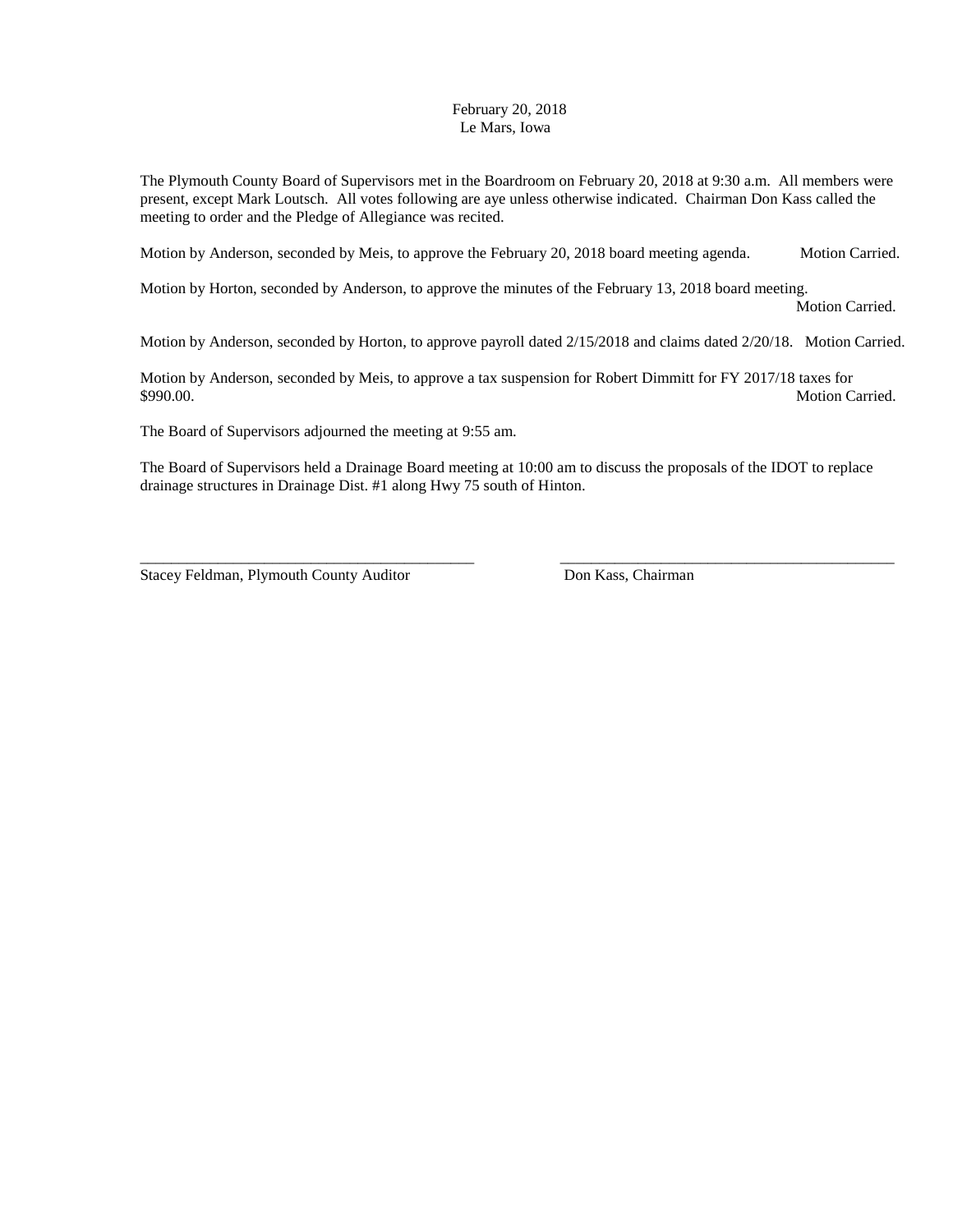| A & M Laundry                        | floor mats                            | 58.00           |
|--------------------------------------|---------------------------------------|-----------------|
| AgriVision Equipment                 | tractor parts                         | 66.29           |
| City of Akron                        | utility assistance                    | 200.00          |
| Akron Hometowner                     | publications                          | 165.79          |
| Scott Allen                          | supplies                              | 68.49           |
| Allied Oil & Tire                    | fuel                                  | 686.00          |
| Arnold Motor                         | supplies                              | 11.07           |
| Amy Augustine                        | mileage                               | 29.43           |
| Autry Reporting                      | deposition                            | 109.70          |
| Nick Beeck                           | meeting expenses                      | 167.35          |
| Bekins Fire                          | service                               | 291.61          |
| Lonnie Bohlke                        | cell phone allowance                  | 60.00           |
| Bomgaars                             | parts & supplies                      | 132.94          |
| Branum Oil                           | diesel fuel                           | 159.43          |
| City of Brunsville                   | SUNDRY                                | 50.20           |
| Century Link                         | phone service                         | 31.65           |
| Derek Christoffel                    | fuel                                  | 58.98           |
| Maggie Cook                          | deposition                            | 241.50          |
| Cornhusker International             | PARTS                                 | 440.69          |
| Custom Cage                          | vehicle supplies                      | 875.00          |
| <b>CWD</b>                           | kitchen supplies                      | 1643.45         |
| Dean Foods                           | kitchen supplies                      | 77.98           |
| Victoria DeVos                       | supplies/cell phone                   | 267.84          |
| Diana Dowhower                       | postage/supplies                      | 89.78           |
| Dr. Andrew Geha                      | medical examiner fee                  | 250.00          |
| Dr. Donald Odens                     | medical examiner fee                  | 200.00          |
| Dr. Ellen Aquino                     | medical examiner fee                  | 150.00          |
| Dr. Sheila Holcomb                   | medical examiner fees                 | 9150.00         |
| Eakes Inc                            | SUNDRY                                | 218.29          |
| Dave Erdmann                         | meeting expenses                      | 233.18          |
| ESRI                                 | Arcmap license maint                  | 400.00          |
| Fareway                              | supplies                              | 158.40          |
| Stacey Feldman                       | cell phone allowance                  | 120.00          |
| Floyd Valley Hospital                | SAFETY                                | 1989.61         |
| FORCE America                        | PARTS                                 | 594.77          |
| FP Mailing Solutions                 | postage labels                        | 66.17           |
| Frericks Repair                      | repairs                               | 94.36           |
| Frontier                             | phone services                        | 2615.67         |
| Govconnection                        |                                       | 629.64          |
| City of Hinton                       | battery/network upgrades<br>tower     | 413.72          |
|                                      | wash cards                            | 100.00          |
| Hoogeveen Enterprises<br>Gary Horton |                                       | 149.10          |
|                                      | mileage & meeting exp.<br>annual dues |                 |
| IACCB Dist. III                      |                                       | 200.00          |
| Indoff                               | SUPPLIES                              | 607.03<br>42.95 |
| Info Dog Security                    | shredding                             |                 |
| Iowa Employment Conference           | conference registration               | 295.00          |
| Iowa Natural Heritage                | annual membership                     | 150.00          |
| Iowa One Call                        | locating emails                       | 6.30            |
| Iowa Secretary of State              | notary renewal                        | 30.00           |
| IOWWA                                | membership                            | 215.00          |
| ISAA                                 | education                             | 350.00          |
| ISAC                                 | meeting registration                  | 190.00          |
| Jack's Uniforms                      | uniforms                              | 320.30          |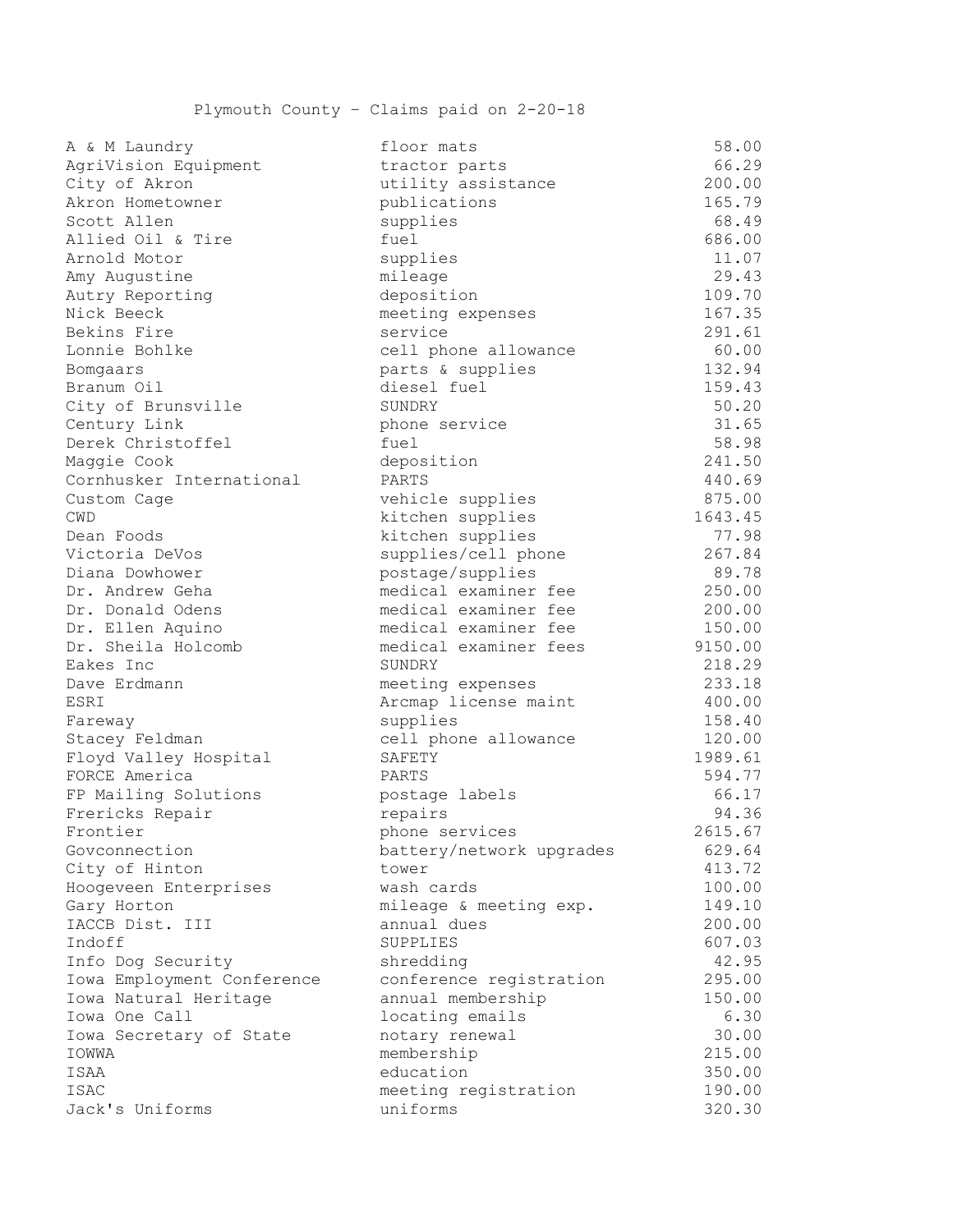| Kimball-Midwest Co.                    | PARTS                     | 999.08   |
|----------------------------------------|---------------------------|----------|
| KQNU-FM                                | advertising               | 195.00   |
| Trish Kunkel                           | cleaning services         | 1680.00  |
| Lampert Lumber                         | lumber                    | 71.14    |
| City of Le Mars                        | utilities                 | 512.17   |
| LeMars Daily Sentinel                  | job ad & publications     | 107.40   |
| LeMars Postmaster                      | stamps                    | 268.00   |
| L.G. Everist Inc.                      | GRANULAR                  | 4092.92  |
| Matheson-Linweld                       | WELDING SUPPLIES          | 41.77    |
| L3 Communications                      | video system              | 4631.50  |
| Mark Marienau                          | meeting expenses          | 274.43   |
| McAtee Tire                            | vehicle repairs           | 386.72   |
| John Meis                              | meeting expenses          | 301.35   |
| Menards                                | stain                     | 402.15   |
| Microfilm Imaging Systems              | annual service agreement  | 371.00   |
| MidAmerican Energy                     | utilities                 | 3479.03  |
| Midwest Honda                          | mower oil/filters         | 71.10    |
| MJM Designs                            | uniform                   | 150.00   |
| Mr Muffler                             | tire repair               | 22.00    |
| Nate's Glass                           | windows repair            | 407.54   |
| Randy Niehus                           | Right of Way              | 11472.00 |
| Sharon Nieman                          | mileage                   | 23.44    |
| Northern Lights Foodservice            | kitchen supplies          | 557.41   |
| Oakleaf Property                       | rent assistance           | 200.00   |
| O.C. Sanitation                        | garbage pickup            | 85.00    |
| Shawn Olson                            | SSL cert for webserver    | 433.00   |
| One Office Solutions                   | office supplies           | 303.13   |
| Dr. Paul Parmelee                      | medical examiner fee      | 250.00   |
| Pathology Medical                      | autopsy                   | 675.00   |
| Carolyn Plueger                        | deposition                | 29.75    |
| Ply Co Sheriff                         | transport                 | 65.40    |
| Ply Co Treasurer                       | flex benefits reimb       | 1101.36  |
| Premier Communications                 | phone services            | 951.11   |
| Pro Alignment & Tire                   | service                   | 444.23   |
| Quality Lawn Care                      | snow removal              | 350.00   |
| Northwest REC                          | utility assistance        | 134.11   |
| Rexwinkel Funeral Homes                | county burial             | 1250.00  |
| Thomas Rohe                            | meeting expenses          | 141.13   |
| Sapp Bros.                             | fuel                      | 1738.26  |
| Schmillen Construction                 | GRANULAR                  | 24486.36 |
| Simplex Grinnell                       | fire alarm test & inspect | 448.58   |
| Siouxland Dist Hlth                    | well testing              | 125.00   |
| Solutions                              | Kofax renewal             | 443.60   |
| Southern Sioux Co RWS                  | utility assistance        | 85.00    |
| St Luke's Reg Medical Center           | inmate medical            | 160.00   |
| Luke Steeg                             | SUNDRY                    | 70.00    |
| Storey Kenworthy                       | office supplies           | 299.36   |
| Nathan Summerside                      | meeting expenses          | 229.56   |
| SupplyWorks                            | supplies                  | 747.85   |
| Thomson West Group                     | court library month       | 1417.87  |
|                                        | inmate meds               | 397.77   |
| Thrifty White Pharmacy<br>Total Motors |                           | 2053.93  |
| Transource                             | repairs<br>PARTS          | 186.61   |
|                                        |                           | 29.43    |
| Jessica Trobaugh                       | mileage<br>SAFETY         |          |
| UnityPoint Clinic                      |                           | 37.00    |